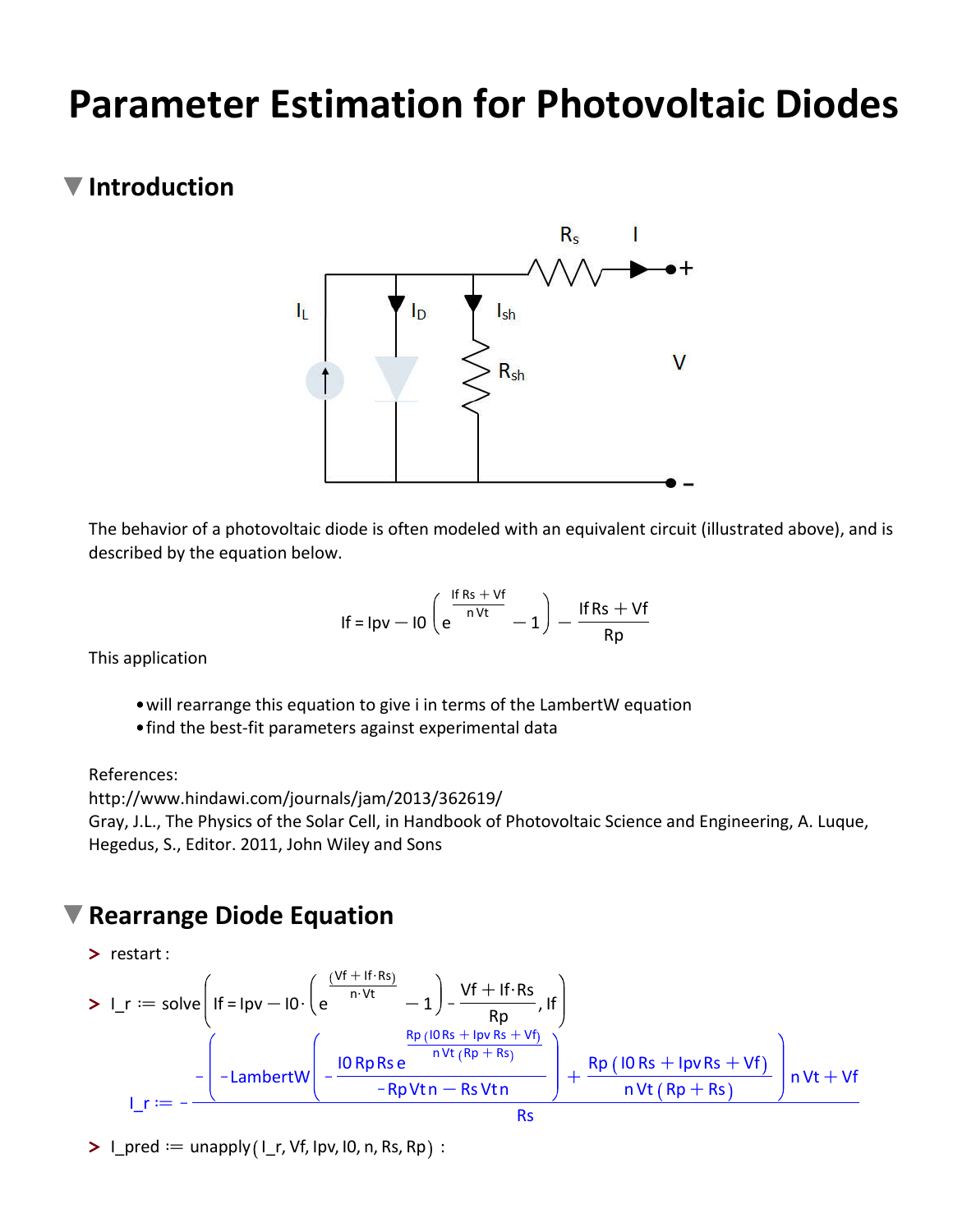#### **Import Experimental I-V Data for Photo Voltaic Diode**

> data == ExcelTools:-Import ("diode experimental data.xlsx", "Sheet1" ) ;



 $\blacktriangleright$  V\_data  $:=$  convert (data [ .., 1 ], Vector  $):$ 

```
\blacktriangleright I_data := convert (data [ .., 2 ], Vector ) :
```
 $\blacktriangleright$  p1  $:=$  plot (V\_data, I\_data, style = point, legend = "Experimental Data"  $):$ 

**>** Td273.15C33 : k d 1.380650\$10 K23 :

$$
q := 1.602176 \cdot 10^{-19}:
$$

$$
\mathsf{Vt} \coloneqq \frac{\mathsf{k} \cdot \mathsf{T}}{\mathsf{q}}:
$$

#### **Find Best-Fit Parameters**

- **>** res = Statistics:-NonlinearFit (I\_pred, V\_data, I\_data, parameterranges =  $\lceil 0.1 \ldots 1, 0 \ldots 0.0001, 1 \ldots 2, 0.01 \rceil$  $0.0.1, 1.100$ ], output = solutionmodule, iterationlimit = 50, optimalitytolerance = 0.01 :
- $\blacktriangleright$  pars  $:=$  res:-Results (parametervector);

 $pars :=$ 0.766393737504875 0.00000936308114823049 1.92385643932305 0.0160026044081741 51.3874600644081

> res:-Results (residualsumofsquares

0.001785240007

## **Plot Model Curve Against Experimental Data**

- $\texttt{> p2} := \text{plot}('I\_pred'(Vf, pars[1], pars[2], pars[3], pars[4], pars[5]), Vf = min(V\_data$ 
	- ..max (V data ), color = black, legend =  $\lceil$  "Model Curve" ], axesfont =  $\lceil$  Arial ], legendstyle =  $\lceil$  font  $=$  [Arial], size = [800, 500], gridlines  $):$
- > plots:-display(p1, p2, title = "Parameter Estimation for Photovoltatic Diode", titlefont = [Arial, 18